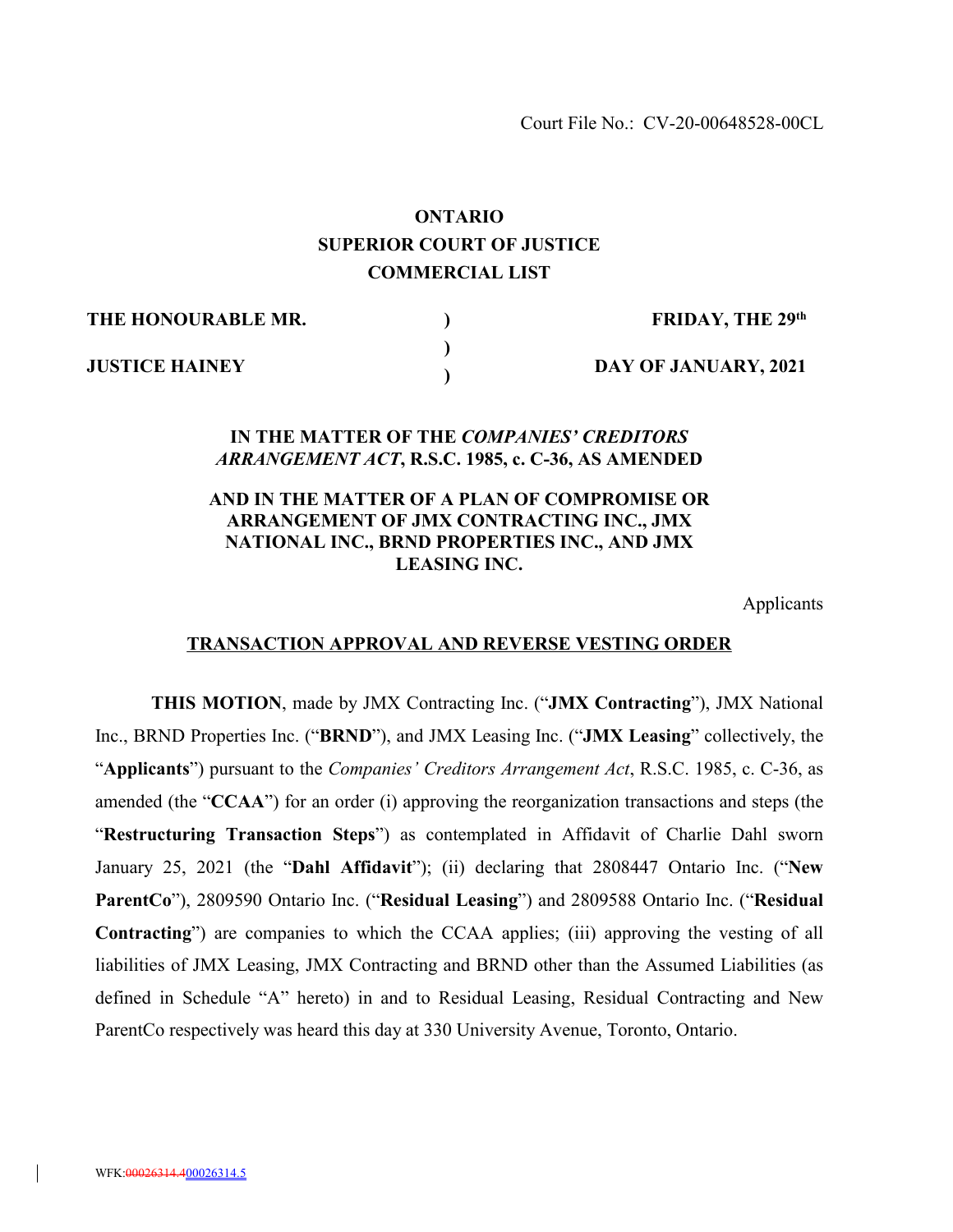**ON READING** the Dahl Affidavit and the Second Report (the "**Second Report**") of Crowe Soberman Inc., in its capacity as the Court-appointed monitor of the Applicants (the "**Monitor**") and on hearing the submissions of counsel for the Applicants, the Monitor and such other counsel who were present and wished to be heard, and on reading the affidavit of service of Shaun Parsons sworn January 25, 2021:

1. **THIS COURT ORDERS** that the time for service of the Notice of Motion and the Motion Record is hereby abridged and validated so that this Motion is properly returnable today and hereby dispenses with further service thereof.

#### **CCAA Applicants**

2. **THIS COURT ORDERS AND DECLARES** that New ParentCo, Residual Contracting and Residual Leasing (the "**New Applicants**") shall be companies to which the CCAA applies.

3. The New Applicants shall be added as an applicant in these CCAA proceedings and all references in any Order of this Court in respect of this CCAA proceeding to (i) an "Applicant" shall refer to and include the New Applicants and (ii) "Property" shall include the current and future assets, licenses, undertakings and properties of every nature and kind, whatsoever and wherever situate including all proceeds thereof of the New Applicants (the "**New Applicant Property**") and for greater certainty, each of the Administration Charge and the DIP Lender's Charge (each as defined in the Initial Order dated September 29, 2020) shall constitute a charge on the New Applicant Property.

#### **Restructuring Transaction**

4. **THIS COURT ORDERS AND DECLARES** that the Restructuring Transaction Steps are hereby approved and the Applicants and their successors (including New ParentCo, Residual Leasing, and Residual Contracting) to implement and complete the restructuring contemplated in the Restructuring Transaction Steps (the "**Restructuring Transaction**"), including notably the following steps:

(a) 2542097 Ontario Inc., Dahl Demolition Corp., 2391212 Ontario Inc., and 2391213 Ontario Inc. (the "**JMX Shareholders**") - will be issued shares of New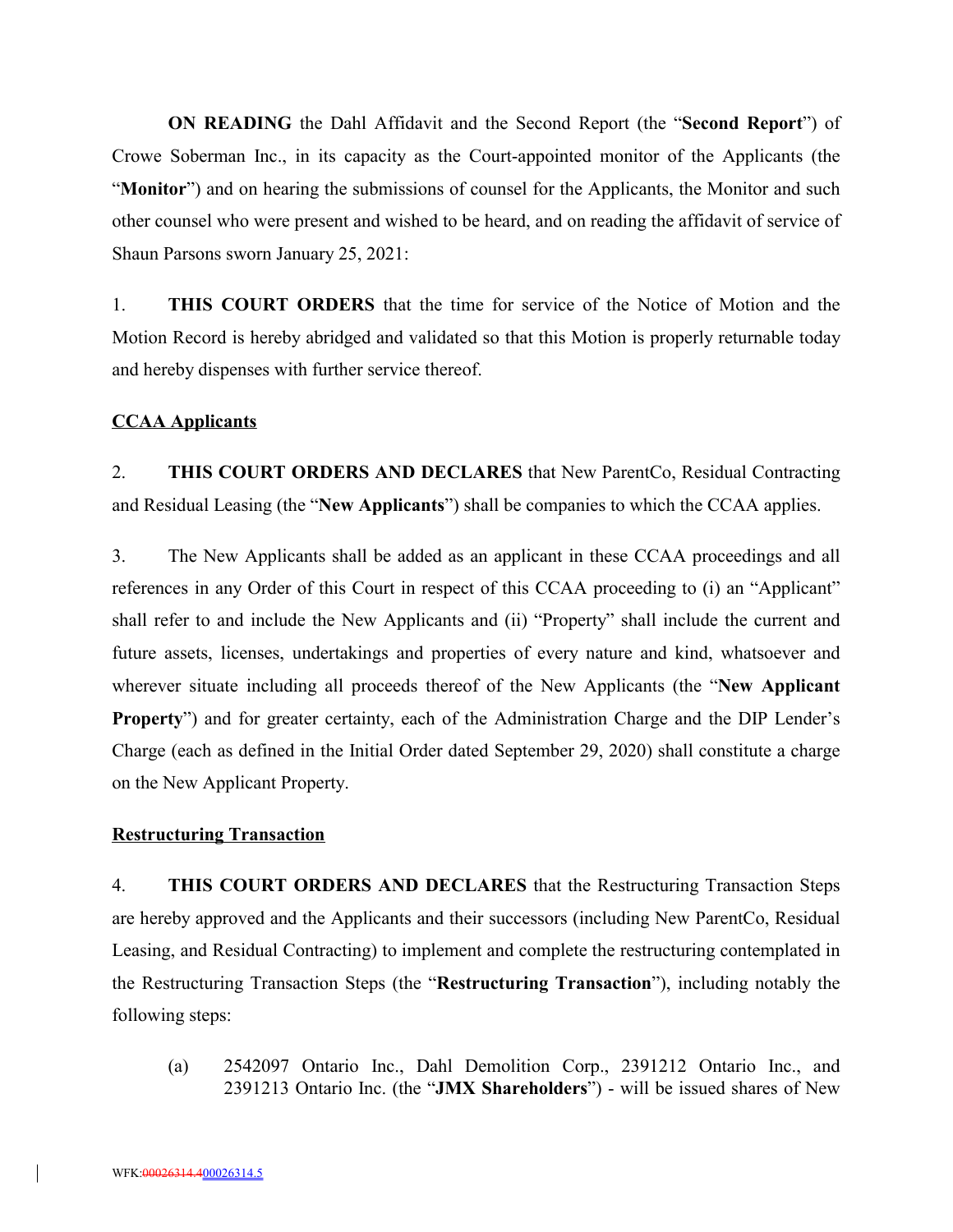ParentCo in exchange for all of the issued and outstanding common shares held by each of them in JMX Leasing and of BRND on a 1:1 basis (the "**Share Exchange**");

- (b) Following the completion of the Share Exchange: (i) each of the JMX Shareholders will hold 25% of the common shares of New ParentCo; and (ii) JMX Leasing and BRND will be wholly owned subsidiaries of New ParentCo; and
- (c) New ParentCo will hold 100% of the shares of Residual Contracting and Residual Leasing.

5. **THIS COURT ORDERS** that the Applicants, New ParentCo, Residual Contracting and Residual Leasing are hereby authorized and directed to take such additional steps and execute such additional documents as may be necessary or desirable for the completion of the Restructuring Transaction.

6. **THIS COURT ORDERS** that this Order shall constitute the only authorization required by the Applicants to proceed with the Restructuring Transaction and that no shareholder or other approval shall be required in connection therewith.

#### **Reverse Vesting**

7. **THIS COURT ORDERS** that the following shall occur and be deemed to occur in the following sequence:

(a) all liabilities, debts, obligations, indebtedness, trusts, or deemed trusts (whether contractual, statutory, or otherwise), liens, executions, rights of distraint, levies, and charges of any kind or nature whatsoever, whether direct or indirect, known or unknown, absolute or contingent, accrued or unaccrued, liquidated or unliquidated, matured or unmatured or due or not due yet in law or equity and whether based on statute or otherwise of JMX Contracting (the "**Residual Contracting Liabilities**") other than the Assumed Liabilities shall be transferred to, assumed by and vest absolutely and exclusively in Residual Contracting and shall no longer be obligations of JMX Contracting and JMX Contracting and all of its assets, licenses, undertakings, properties of every nature and kind whatsoever and wherever situate (the "**Contracting Property**") shall be and are

 $\mathsf{I}$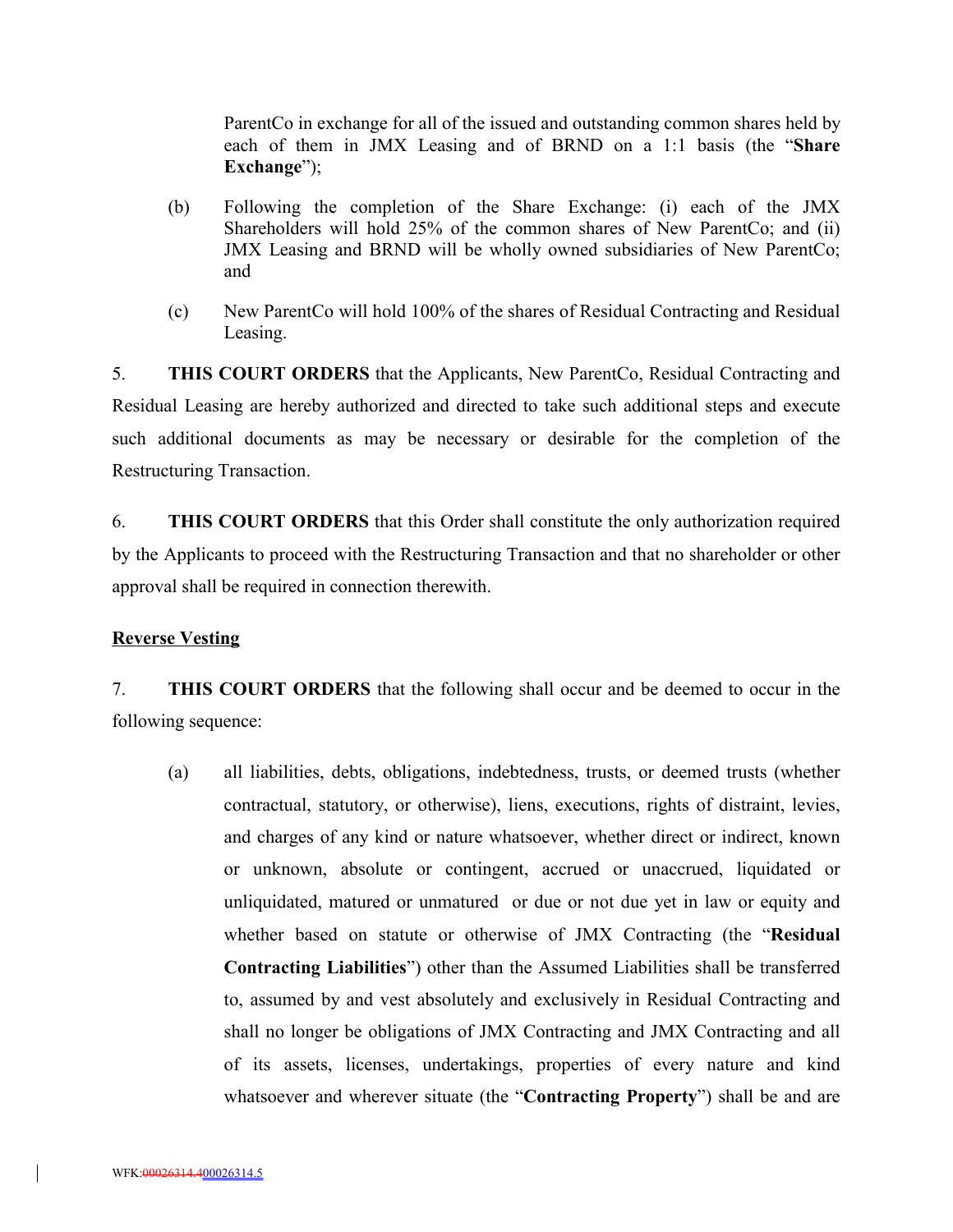hereby forever released and discharged from the Residual Contracting Liabilities and all related claims affecting or relating to the Contracting Property are hereby expunged and discharged as against the Contracting Property;

- (b) all liabilities, debts, obligations, indebtedness, trusts, or deemed trusts (whether contractual, statutory, or otherwise), liens, executions, rights of distraint, levies, and charges of any kind or nature whatsoever, whether direct or indirect, known or unknown, absolute or contingent, accrued or unaccrued, liquidated or unliquidated, matured or unmatured or due or not due yet in law or equity and whether based on statute or otherwise of JMX Leasing (the "**Residual Leasing Liabilities**") other than the Assumed Liabilities shall be transferred to, assumed by and vest absolutely and exclusively in Residual Leasing and shall no longer be obligations of JMX Leasing and JMX Leasing and all of its assets, licenses, undertakings, properties of every nature and kind whatsoever and wherever situate (the "**Leasing Property**") shall be and are hereby forever released and discharged from the Residual Leasing Liabilities and all related claims affecting or relating to the Leasing Property are hereby expunged and discharged as against the Leasing Property;
- (c) all liabilities, debts, obligations, indebtedness, trusts or deemed trusts (whether contractual, statutory, or otherwise), liens, executions, rights of distraint, levies and charges, of any kind or nature whatsoever, whether direct or indirect, known or unknown, absolute or contingent, accrued or unaccrued, liquidated or unliquidated, matured or unmatured or due or not due yet in law or equity and whether based on statute or otherwise of BRND (the "**Residual BRND Liabilities**") other than the Assumed Liabilities shall be transferred to, assumed by and vest absolutely and exclusively in New ParentCo and shall no longer be obligations of BRND and BRND and all of its assets, licenses, undertakings, properties of every nature and kind whatsoever and wherever situate (the "**BRND Property**") shall be and are hereby forever released and discharged from the Residual BRND Liabilities and all related claims affecting or relating to the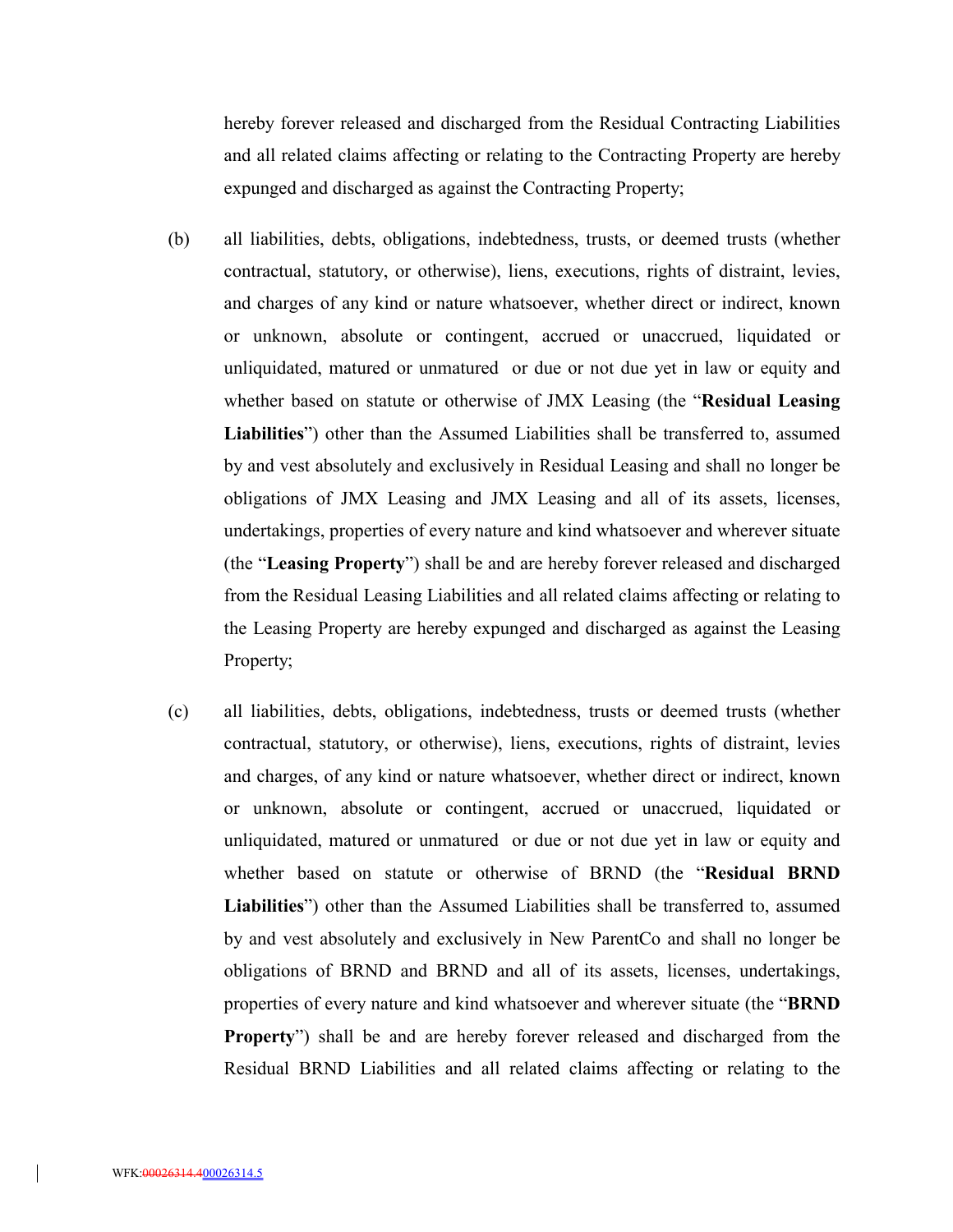BRND Property are hereby expunged and discharged as against the BRND Property; and

- (d) all rights and benefits, including causes of action, of JMX Contracting in:
	- (i) CCDC17 Contract for 1400 Robson Empire Landmark Hotel Demolition dated October 23, 2017 (the "**ASNA Contract**"). including, without limitation: the lien action commenced in British Columbia by JMX Contracting bearing Court File No. VLC-S-S-207196; JMX Contracting's right to receive progress payments pursuant to the ASNA Contract; and any actions, claims, rights or lawsuits of any nature whatsoever, whether against ASNA or any other party, arising out of or in connection with the ASNA Contract (collectively, the "**ASNA Litigation**"); and
	- (ii) Lambton Generating Station Demolition Agreement #RG00287132 with Ontario Power Generation ("**OPG**") dated July 10, 2020 (the "**OPG Contract**") including, without limitation: JMX Contracting's interest in amounts drawn down by OPG pursuant to a letter of credit provided by JMX Contracting; JMX Contracting's right to receive progress payments pursuant to the OPG Contract; and any actions, claims, rights or lawsuits of any nature whatsoever, whether against OPG or any other party, arising out of or in connection with the OPG Contract (collectively, the "**OPG Litigation**")

shall be transferred and vested absolutely and exclusively in and to Residual Contracting.

8. **THIS COURT ORDERS** that for the purposes of determining the nature and priority of the claims relating to the Residual Contracting Liabilities, the Residual Leasing Liabilities and the Residual BRND Liabilities, the net proceeds, if any, received from the ASNA Litigation or the OPG Litigation shall stand in the place and stead of the Contracting Property, the Leasing Property, and the BRND Property, respectively with the same priority as they had immediately prior to the date of this Order.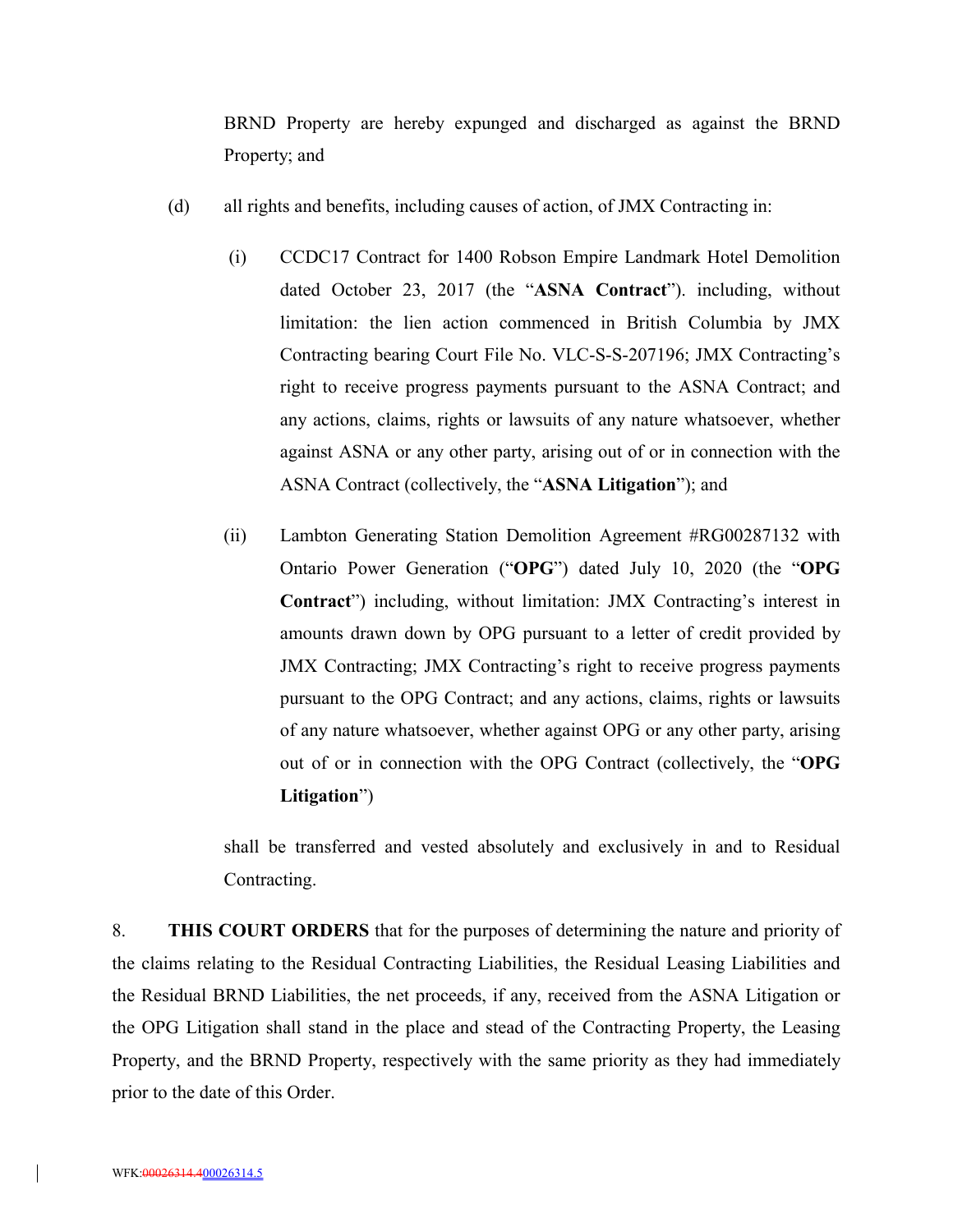#### 9. **THIS COURT ORDERS** that, notwithstanding:

- (a) the pendency of these proceedings;
- (b) any applications for a bankruptcy order now or hereafter issued pursuant to the *Bankruptcy and Insolvency Act* (Canada) (the "**BIA**") in respect of the Vendors and any bankruptcy order issued pursuant to any such applications; and
- (c) any assignment in bankruptcy made in respect of the Vendors,

the entering into of the Restructuring Transaction and the transactions approved in this Order shall be binding on any trustee in bankruptcy that may be appointed in respect of the Applicants and shall not be void or voidable by creditors of the Applicants, nor shall it constitute nor be deemed to be a fraudulent preference, assignment, fraudulent conveyance, transfer at undervalue, or other reviewable transaction under the BIA or any other applicable federal or provincial legislation, nor shall it constitute oppressive or unfairly prejudicial conduct pursuant to any applicable federal or provincial legislation.

#### **GENERAL**

#### 10. **THIS COURT ORDERS** that the title of these proceedings is hereby changed to

IN THE MATTER OF THE *COMPANIES' CREDITORS ARRANGEMENT ACT*, R.S.C. 1985, c. C-36, AS AMENDED AND IN THE MATTER OF THE COMPROMISE OR ARRANGEMENT OF 2808447 ONTARIO INC., 2809588 ONTARIO INC, AND 2809590 ONTARIO INC.

11. **THIS COURT ORDERS** that, notwithstanding Rule 59.05, this Order is effective from the date that it is made, and is enforceable without any need for entry and filing. In accordance with Rules 77.07(6) and 1.04, no formal order need be entered and filed unless an appeal or a motion for leave to appeal is brought to an appellate court. Any party may nonetheless submit a formal order for original signing, entry and filing when the Court returns to regular operations.

11. 12. **THIS COURT ORDERS** that this Order shall have full force and effect in all provinces and territories in Canada.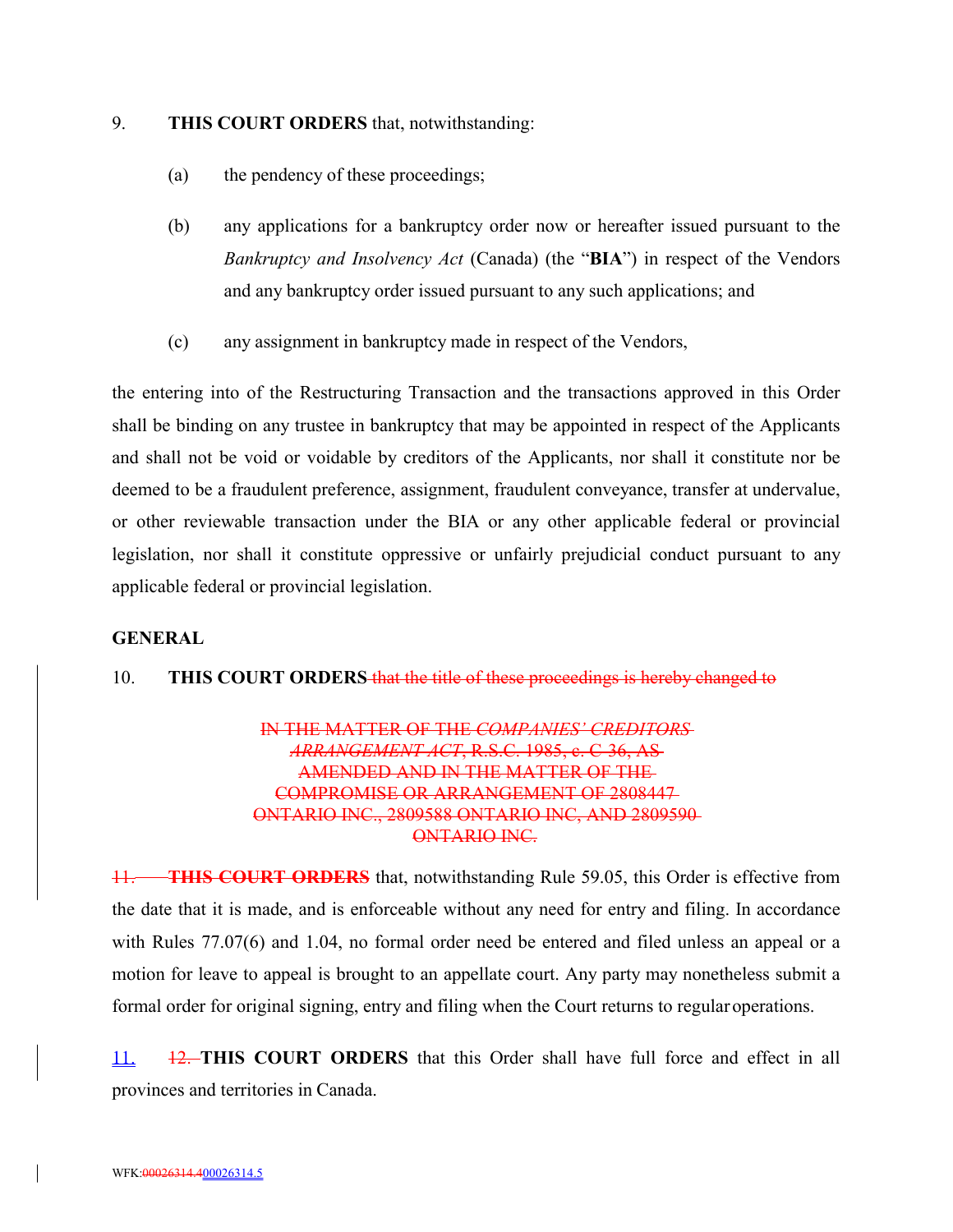12. 13. **THIS COURT HEREBY REQUESTS** the aid and recognition of any court, tribunal, regulatory or administrative body having jurisdiction in Canada, the United States or in any other foreign jurisdiction to give effect to this Order and to assist the Vendors, the Monitor and their respective agents in carrying out the terms of this Order. All courts, tribunals, regulatory and administrative bodies are hereby respectfully requested to make such orders and to provide such assistance to the Vendors and the Monitor, as an officer of this Court, as may be necessary or desirable to recognize and give effect to this Order and to assist the Vendors, the Monitor and their respective agents in carrying out the terms of this Order.

I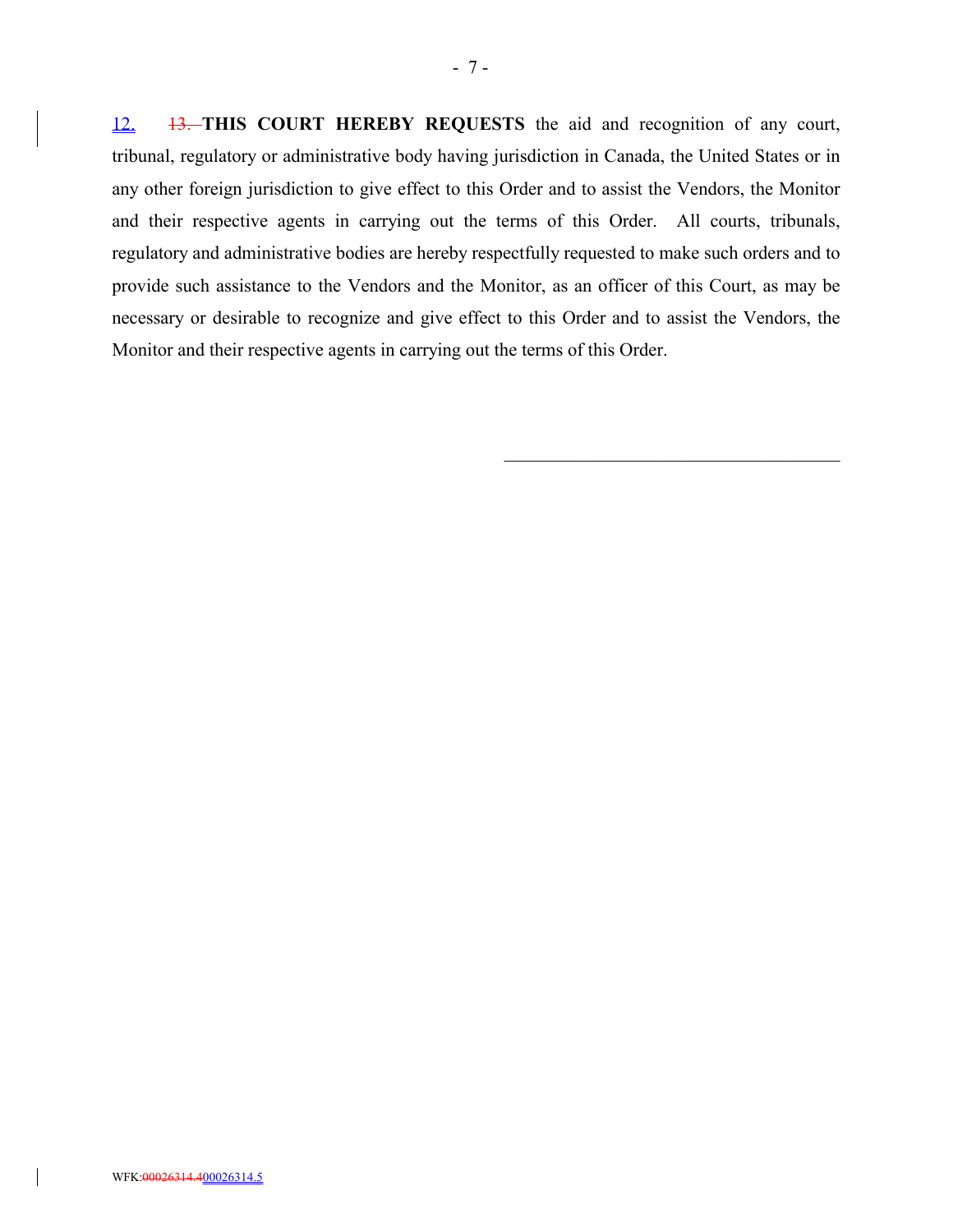#### Schedule "A"

- 1. the payment in cash, or the assumption of, any payables of JMX Contracting Inc., which by operation of law, are in priority to the security interest of Royal Bank of Canada;
- 2. the assumption of the amount, if any, comprising the secured indebtedness owing by JMX Leasing Inc. or JMX Contracting Inc. to the Royal Bank of Canada as of the Closing Date which amount as of the date hereof is \$2,647,883, less the amount of the DIP Loan;
- 3. the assumption of the DIP Loan in the amount of \$1,000,000 plus any accrued interest owing by JMX Contracting Inc. to the DIP Lender (as defined in the Order dated September 29, 2020).
- 4. the assumption of the ordinary course trade liabilities of JMX Contracting as set out below:

| <b>JMX Environmental</b>                    | 3,849,955 |
|---------------------------------------------|-----------|
| Vendors relating to current projects        | 68,220    |
| CRA, Minister of Finance, Worksafe BC, WSIB | 51,296    |
| Labourers Pension Fund and Union            | 41,234    |
| Miscellaneous                               | 24,117    |
|                                             | 4,034,821 |

- 5. the assumption of the mortgage granted to BRND by Hillmount Capital Inc., of which \$1,700,000 is outstanding as of the date hereof; and
- 6. the assumption of the indebtedness owing by BRND to Dahl Demolition Corp; 23912112 Ontario Inc., and 2391213 Ontario Inc. representing a total indebtedness of \$ 1,245,087.53 as of the date hereof.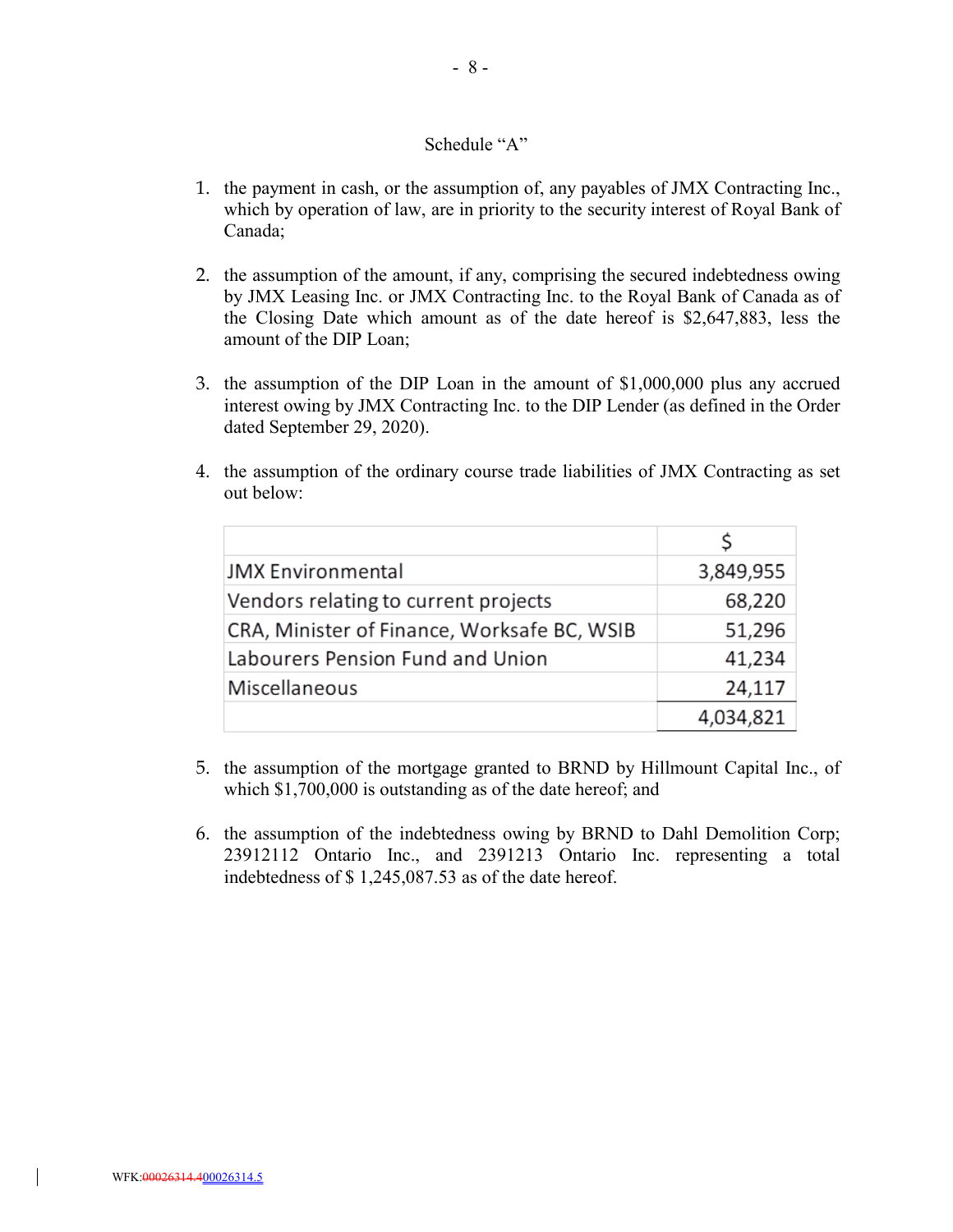

 $\begin{array}{c} \hline \end{array}$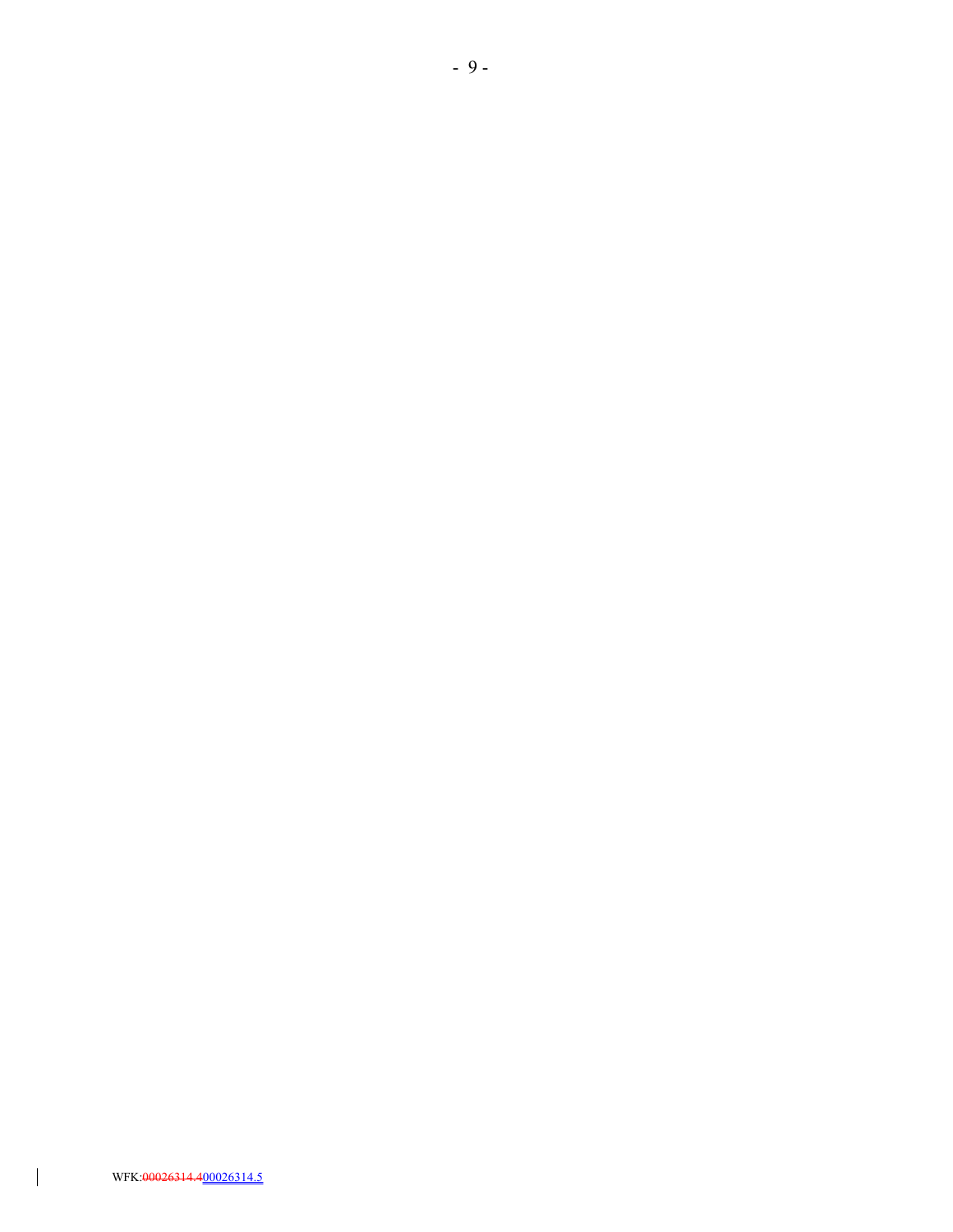### **IN THE MATTER OF THE COMPANIES' CREDITORS ARRANGEMENT ACT, R.S.C. 1985, c. C-36, AS AMENDED**

# **AND IN THE MATTER OF A PLAN OF COMPROMISE OR ARRANGEMENT OF JMX CONTRACTING INC., JMX NATIONAL INC., BRND PROPERTIES INC., and JMX LEASING INC.**

# *ONTARIO* **SUPERIOR COURT OF JUSTICE (COMMERCIAL LIST)**

*Proceedings commenced at Toronto*

## **TRANSACTION APPROVAL AND REVERSE VESTING ORDER**

## **WEISZ FELL KOUR LLP**

100 King Street West, Suite 5600 Toronto, ON M5X 1C9

# **Sharon Kour**

LSO No. 58328D skour@wfklaw.ca Tel: 416.613.8283

### **Caitlin Fell** LSO No. 60091H cfell@wfklaw.ca Tel: 416.613.8282

Fax: 416.613.8290

**Lawyers for JMX Contracting Inc., et al.**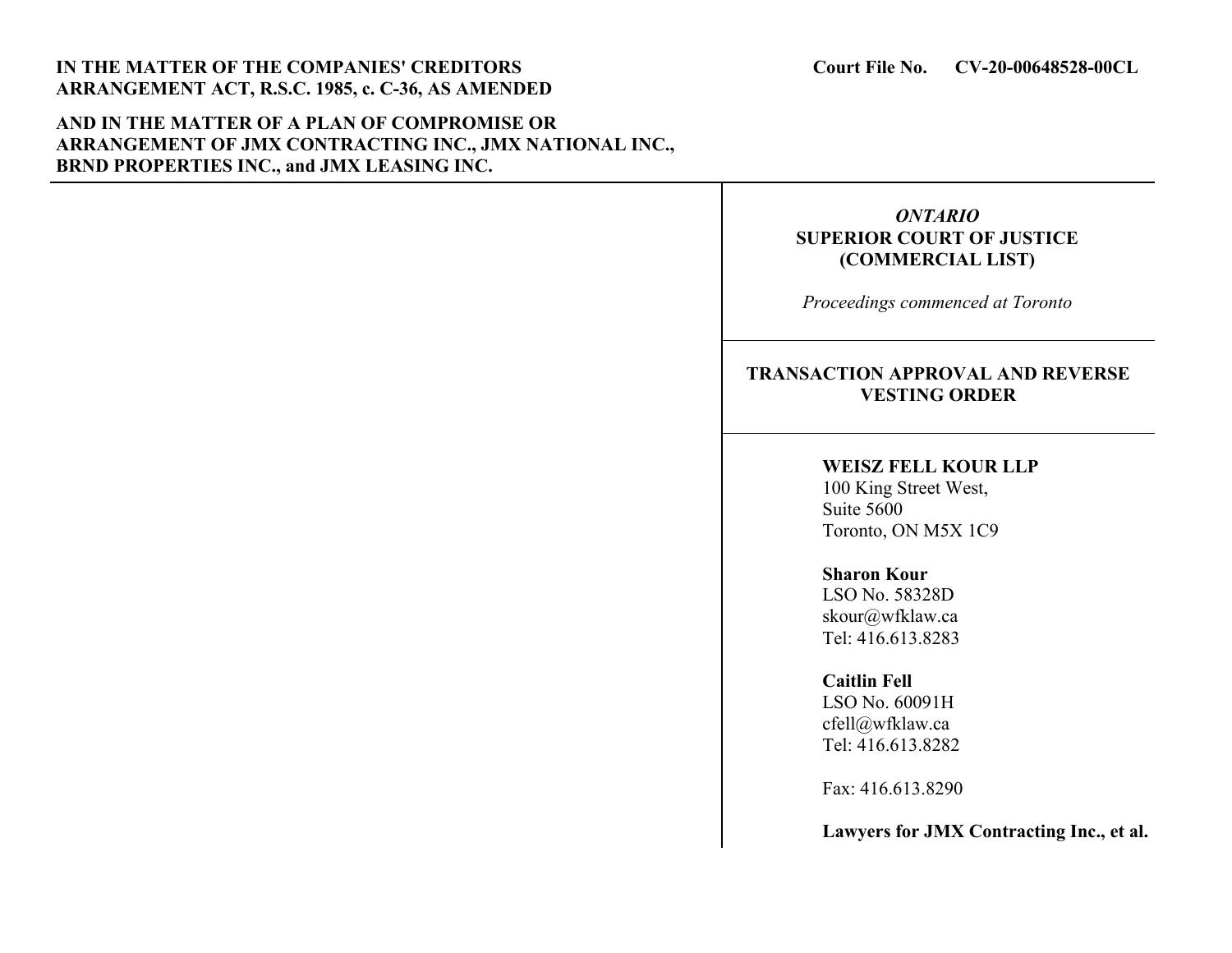Document comparison by Workshare 10.0 on Monday, January 25, 2021 12:02:15 PM **Input:** Document 1 file://\\wfk-dc\WDOX\DATA\CLIENTS\00067\001\~VER\4\00026 ID 314.DOCX Description 00026314 Document 2 file://\\wfk-dc\WDOX\DATA\CLIENTS\00067\001\00026314.DOC ID X Description 00026314 **Rendering** Rendering Standard<br>set

| Legend:           |  |
|-------------------|--|
| <b>Insertion</b>  |  |
| Deletion          |  |
| Moved from        |  |
| Moved to          |  |
| Style change      |  |
| Format change     |  |
| Moved deletion    |  |
| Inserted cell     |  |
| Deleted cell      |  |
| Moved cell        |  |
| Split/Merged cell |  |
| Padding cell      |  |